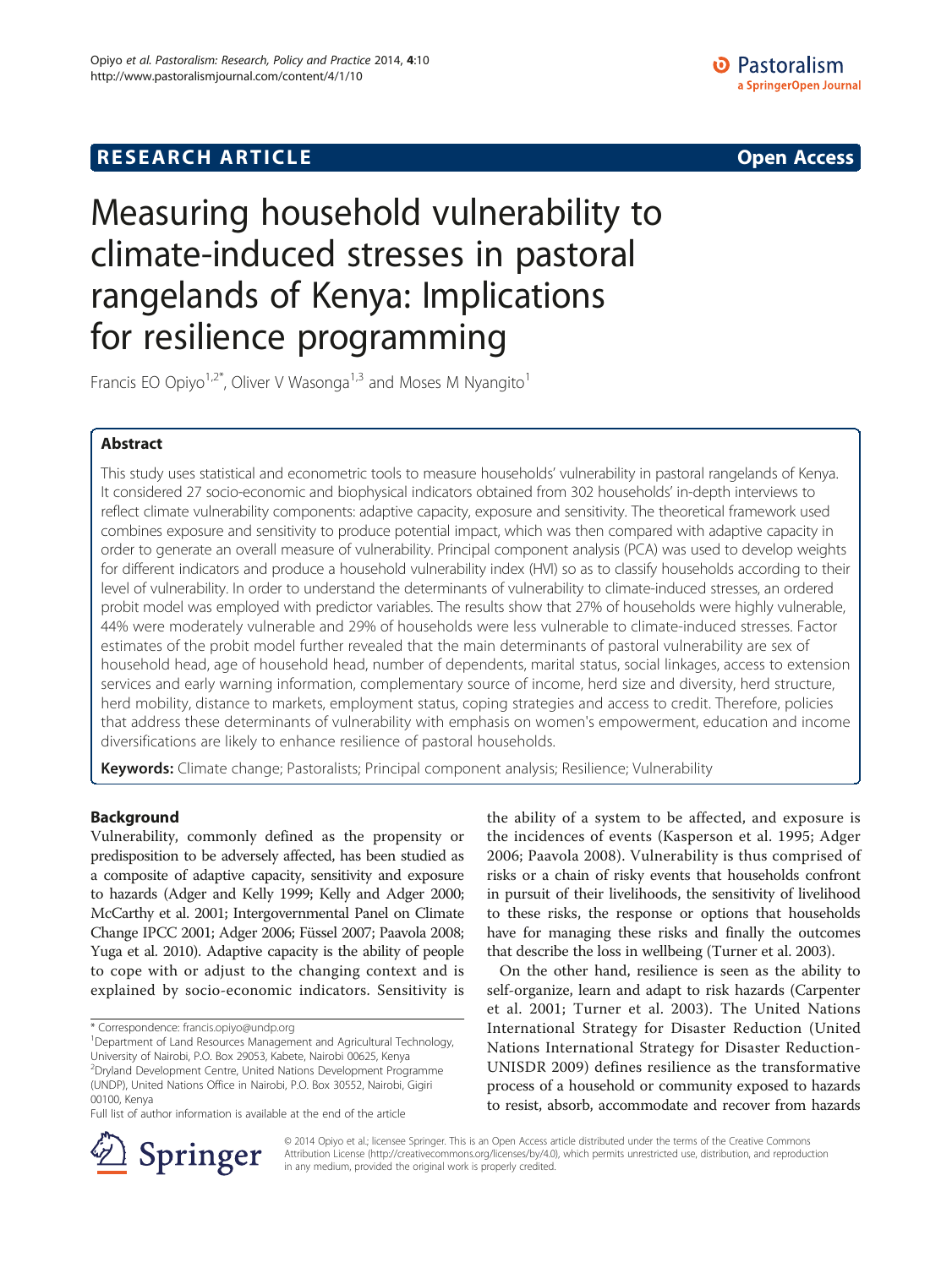in a timely and efficient manner. Turner et al. [\(2003](#page-14-0)) and Gallopın [\(2006\)](#page-13-0) define hazards as threats to a system and comprised of stressors. For simplicity, the term stress is used in this study to denote a continuous or slowly increasing pressure (in this case drought), commonly within the range of normal variability. However, over the last decades, most of the scientific literature and discourses on vulnerability have concentrated on contributing to theoretical insights or measurements at the regional or national scale, with selected indicators for each region, and identifying resilience-building strategies that have implication for national and regional planning (Brooks et al. [2005](#page-13-0); Füssel [2007;](#page-13-0) Hinkel [2011\)](#page-13-0). Yet, micro-level vulnerability analysis is an essential prerequisite for local-level planning and prioritization of resilience planning and strategies especially among the natural resource-dependent communities at risk to projected climate variability and changes (Callaway [2004](#page-13-0); Fraser et al. [2011\)](#page-13-0).While there is no superior scale of climate vulnerability analysis, recent studies by Yuga et al. ([2010](#page-14-0)) and Marshall et al. ([2014](#page-14-0)) have confirmed that micro-level analyses have hitherto largely been overlooked in favour of ecosystemscale studies of biophysical vulnerability.

As observed by Deressa et al. ([2008](#page-13-0)), climate change vulnerability analysis ranges from local or household level (Adger [1999\)](#page-13-0) to the global level (Brooks et al. [2005](#page-13-0); Intergovernmental Panel on Climate Change IPCC [2014](#page-14-0)). However, the choice of scale is dictated by the objectives, methodologies and data availability. This present study focused on household-level vulnerability analysis. After all, it is by understanding, planning for and adapting to a changing climate that individual households can take advantage of opportunities to reduce risks associated with climate-induced stresses (Madu [2012](#page-14-0)). Similarly, Klein et al. ([2007](#page-14-0)) observed that vulnerability analysis to climate change is needed at the level that would enable policy makers to tackle climate change challenges with the precision that is necessary, particularly in the arid and semi-arid regions of Africa. Previous studies by Brooks et al. [\(2005](#page-13-0)) and Intergovernmental Panel on Climate Change IPCC ([2012\)](#page-13-0) concluded that the majority of households are particularly vulnerable to the impacts of climate change in the arid and semi-arid regions. Although the causes of such vulnerability are multi-dimensional, they are primarily due to widespread poverty, food insecurity, recurrent droughts, land degradation, inequitable land distribution and overdependence on rain-fed agriculture (Notenbaert et al. [2013;](#page-14-0) Lo´pez-Carr et al. [2014](#page-14-0)). Some of the other common factors also postulated to determine adaptive capacity, and therefore influence vulnerability at the household level, include access to resources, markets and infrastructure; household structure, gender, education and age; farm size; income and income diversity; access to community-based organizations, information, credit facilities, savings and loans; and health status among others. Stringer et al. [\(2009\)](#page-14-0) argued that though all households in a community are exposed to risks associated with climate change and could potentially be rendered vulnerable, the poorer households are the most at risk of adverse impacts of climate variability and change. That notwithstanding, the proportion of households vulnerable to extreme weather events is perceived to be increasing in arid environments of eastern Africa, especially in Kenya, and there is an uncertain degree to which the population or the system is becoming susceptible and unable to cope with hazards and stresses, including the effects of climate change.

In Kenya, there is a consensus that projected climate change will worsen food security, mainly through increased extremes and temporal or spatial shifts (Eriksen and O'Brien [2007;](#page-13-0) Herrero et al. [2010;](#page-13-0) Sherwood [2013](#page-14-0)). In fact, there is considerable potential impact of these global drivers of change on the production systems and resource-poor households who depend on them. Studies by Kabubo-Mariara ([2009\)](#page-14-0) and Silvestri et al. [\(2012](#page-14-0)) revealed that extreme weather events such as prolonged dry spells and intense rainfall are already affecting rural communities in parts of arid and semi-arid lands (ASALs) of Kenya. At present, nearly 30% of the total human population resides in the ASALs, which cover approximately 88% of the country's land mass, and hold almost 70% of the total national livestock herd. However, large proportions of pastoralists who reside in ASALs are believed to be at risk of food production deficit, with potential declines in pasture and water availability (Opiyo et al. [2011\)](#page-14-0), all exacerbated by extreme climate events. Hence, the purpose of this paper is to identify the determinants of vulnerability and measure micro-level vulnerability of pastoralists in arid rangelands of Kenya. The vital information that is obtained from household-level vulnerability analysis is presently lacking in national and regional level assessments. Deressa et al. [\(2008\)](#page-13-0), Pearson et al. ([2008](#page-14-0)) and Sherwood [\(2013\)](#page-14-0) show that vulnerability contexts are diverse for different multiple spatial scales, and therefore this approach can contextualize how climate variability and change affect pastoralist livelihoods.

This study was thus carried out to investigate households' vulnerability to climate variability and change to climateinduced stresses in a case study of a pastoralist rangeland of Kenya. The study identifies some of the determining factors for vulnerability based on certain household social, economic and environmental (biophysical) characteristics. The household was selected as the main unit of analysis because major decisions about adaptation to climateinduced stresses and livelihood processes are taken at that level (Thomas [2008](#page-14-0)). Nevertheless, households are connected to the wider community, which can greatly influence their decision-making processes in relation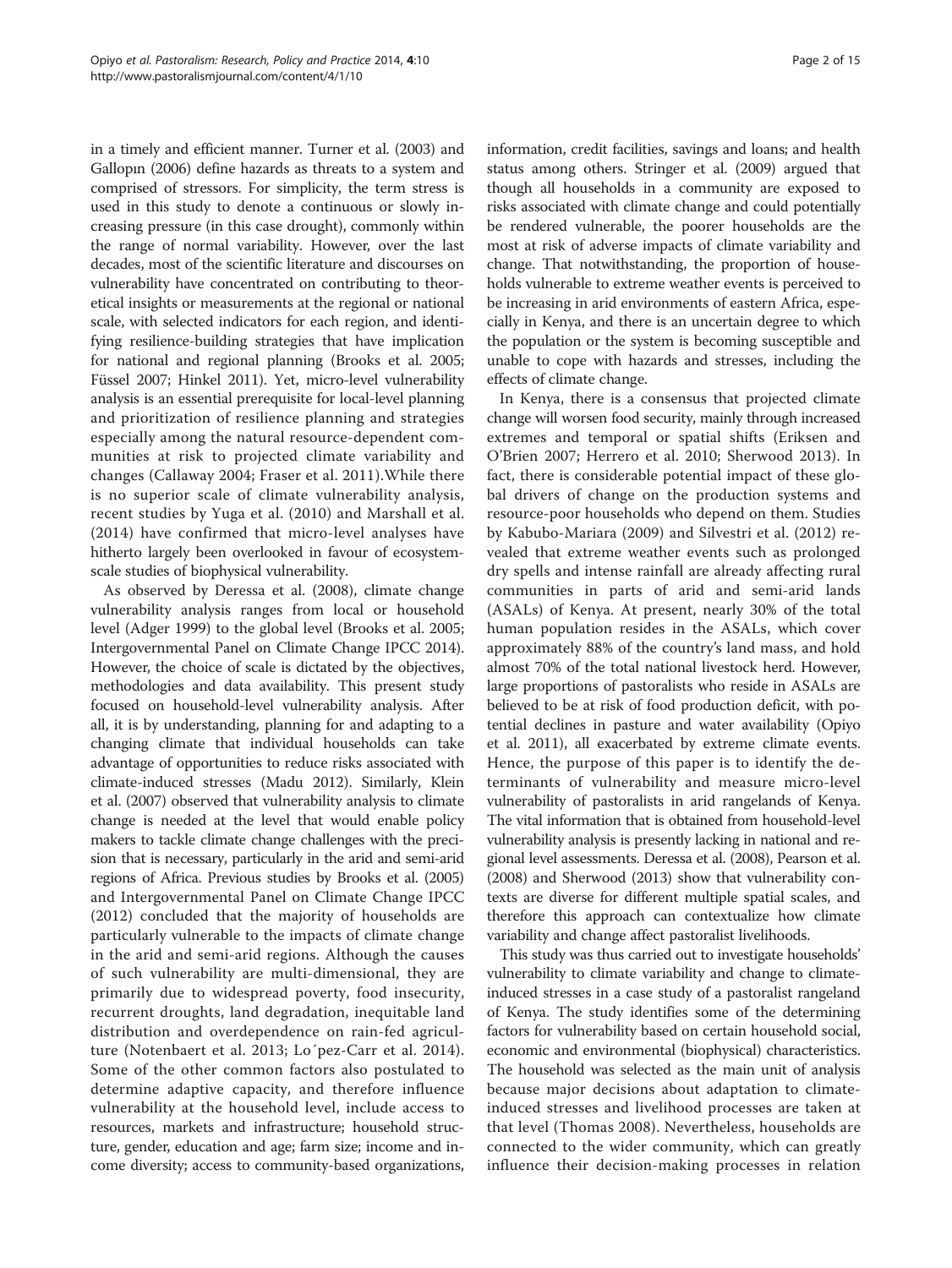to use of particular productive resources. The findings of this study can therefore be useful for targeting interventions, priority setting and resource allocations at micro-level. Complemented with studies analysing climate change impacts and findings from country-level adaptive capacity, governmental policy can be informed. At the same time, the uncertainty associated with climate variability and change demands an approach that prepares rural households without relying on detailed climate projections. The study therefore focused on the adaptive capacity of households for wider resilience programming. Moreover, the findings would assist in resources allocation and determination of resilience investment opportunities that are likely to increase the adaptive capacity of the vulnerable households. The findings in particular suggest potential avenues for research that may further enhance understanding of household vulnerability to climate stresses in the arid rangelands of Kenya.

# Study area

The study was conducted in Turkana County, northwestern rangelands of Kenya (Figure [1\)](#page-3-0). The county lies between longitude 34° 30′ and 36° 40′E and latitude 1° 30′ and 5° 30<sup> $\degree$ </sup> N, covering an area of 77,000 km<sup>2</sup> with an estimated human population of 855,399 according to the 2009 Kenya housing and population census report. The county is one of the poorest in Kenya with an estimated 87.5% of the population living below the absolute poverty line (Kenya National Bureau of Statistics KNBS [2013](#page-14-0)). In Lokichoggio, Kakuma and Oropoi divisions where the household survey was undertaken, poverty is exacerbated by the harsh environment, poor infrastructure and low access to basic services, in addition to other underlying causes of poverty that are experienced in northern Kenya. About 96% of the study area falls into arid and very arid eco-climatic zones (Jaetzold and Schmidt [1983\)](#page-14-0). In the study area, because of aridity, managing short-term climatic fluctuations as well as adapting to long-term changes is critical in sustaining livelihoods. According to the most recent household economy approach assessments, pastoralism is the predominant livelihood accounting for over 55% of the population; 15.6% agro-pastoral, 8% fisher folks and 8.4% are in the urban/peri-urban areas (Household Economy Approach HEA [2012\)](#page-13-0).

Rainfall in the study area exhibits a bimodal pattern, and distribution is unreliable and erratic in both space and time, with an average annual rainfall of 120 mm in the east to over 200 mm in the northwest. Figure [2](#page-4-0) shows the annual rainfall variability of the study area. The main rainy season at local level between March 1950 and July 2012 the study area received very low and variable rain. In the past decades, major widespread drought events were experienced in 1980 to 1984, 1990 to 1995, 1999 to 2000, 2008 to 2009 and 2010 to 2011 within the study area. The last drought crisis in the Horn of Africa is estimated to have affected over 13 million people, including 3.75 million Kenyan, especially in the ASALs (UN-OCHA [2011](#page-14-0)). The daily temperature ranges are extremely high with an average daily range varying between 24°C and 38°C with a mean of 30°C. The vegetation in this area is mainly scattered Acacia bush and a cover of annual herbaceous plants. The density of the woody plants such as Acacia reficiens and A. mellifera increases on hilly ground.

The study area is inhabited by the Turkana pastoralists whose major occupation is extensive livestock production (Watson and van Binsbergen [2008](#page-14-0)).The livestock species kept include camels, cattle, sheep, goats and donkeys, which have different forage and water requirements and variable levels of resilience during drought episodes. In Turkana, droughts, famine, epidemics and flash floods are also very common occurrences. In most instances, these shocks and stresses are associated with climatic variability and change (Notenbaert et al. [2013](#page-14-0)). The outcome of these climatic stresses has been high livestock mortality, loss of property, displacement of people and resources conflicts (Schilling et al. [2012](#page-14-0)). In general, by weakening the productivity and functioning of livelihood resources, climatic stresses aggravate the vulnerability of households dependent on these resources. However, Turkana pastoralists are known to be highly mobile with no fixed residence (McCabe et al. [1988\)](#page-14-0), but their regular patterns of movement often get disrupted by conflicts and disease outbreaks (Hendrickson et al. [1998;](#page-13-0) Schilling et al. [2012](#page-14-0)).

# **Methods**

# Data collection

A total of 302 pastoralist households were selected for interviews a using semi-structured questionnaire to elicit responses between June and July 2012. Systematic purposive sampling was used to select drought-prone divisions in Turkana County which include Lokichoggio, Kakuma and Oropoi. However, the specific kraals (homesteads)/locations where households were selected based on accessibility of the area. Consequently, 10 locations/kraals were selected from which the sample households were selected randomly proportional to population size. Table [1](#page-4-0) shows the sampled households from each of the 10 kraals/ locations. A semi-structured questionnaire was used to interview the household heads. The questionnaire was divided into the following: demographic and economic household characteristics, livestock and crops production, access to extension services, credit access, hazards occurrence, perception level, adaptation strategies pursued, different coping strategies, level of resilience and other relevant information.

In addition, *in situ* rainfall and temperature datasets relevant for this study were obtained from Kenya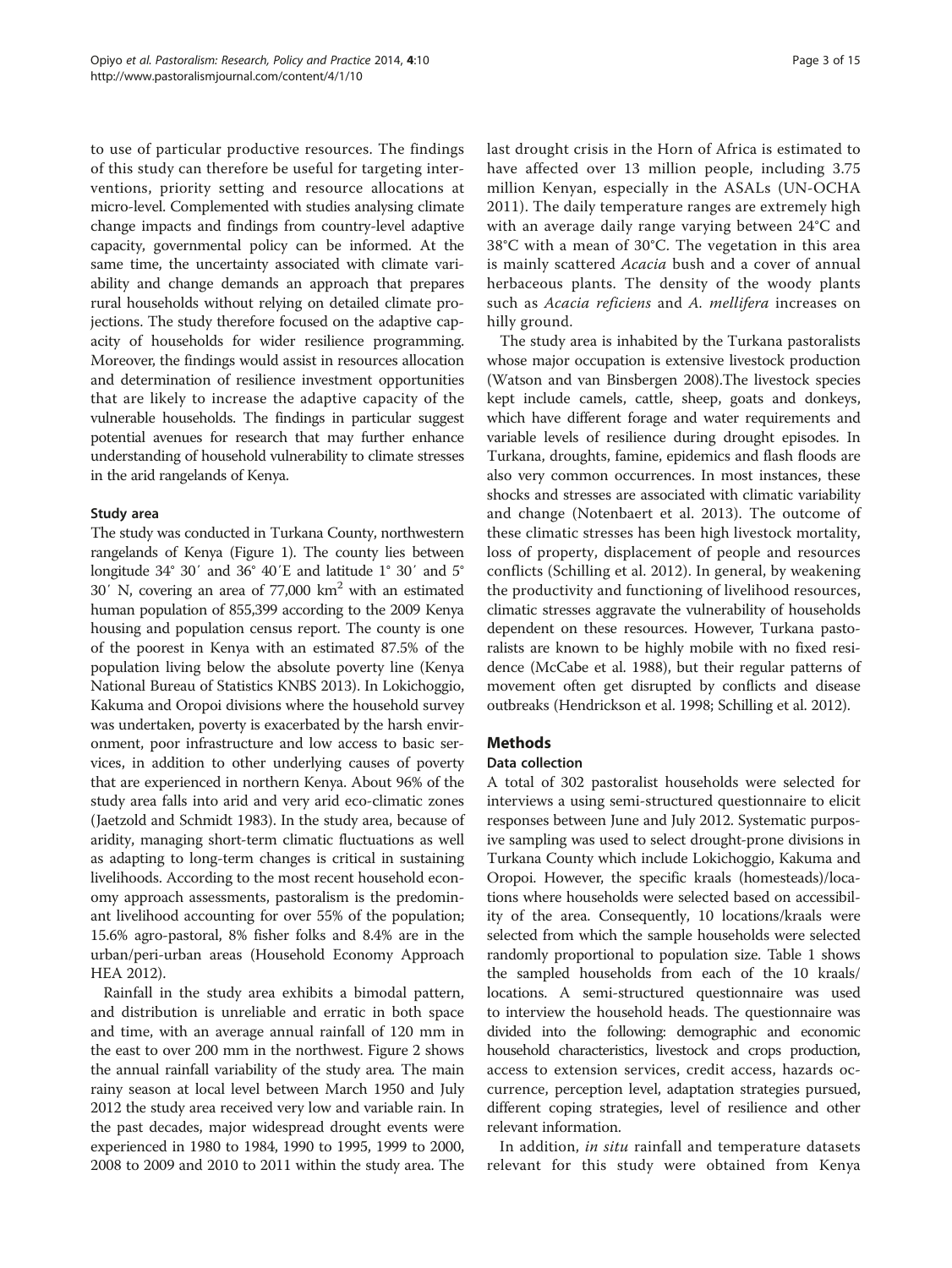<span id="page-3-0"></span>

Meteorological Services, National Drought Management Authority (National Drought Management Authority - NDMA [2013\)](#page-14-0) and County government officers in Lodwar, Turkana to strengthen some of the study findings. The STATA software was used to analyse the data obtained.

# Analysis of households' vulnerability

There are various ways of analysing vulnerability, namely, socio-economic, biophysical and an integrated approach, which unites both socio-economic and biophysical factors. The socio-economic vulnerability assessment approach focuses on the socio-economic and political status of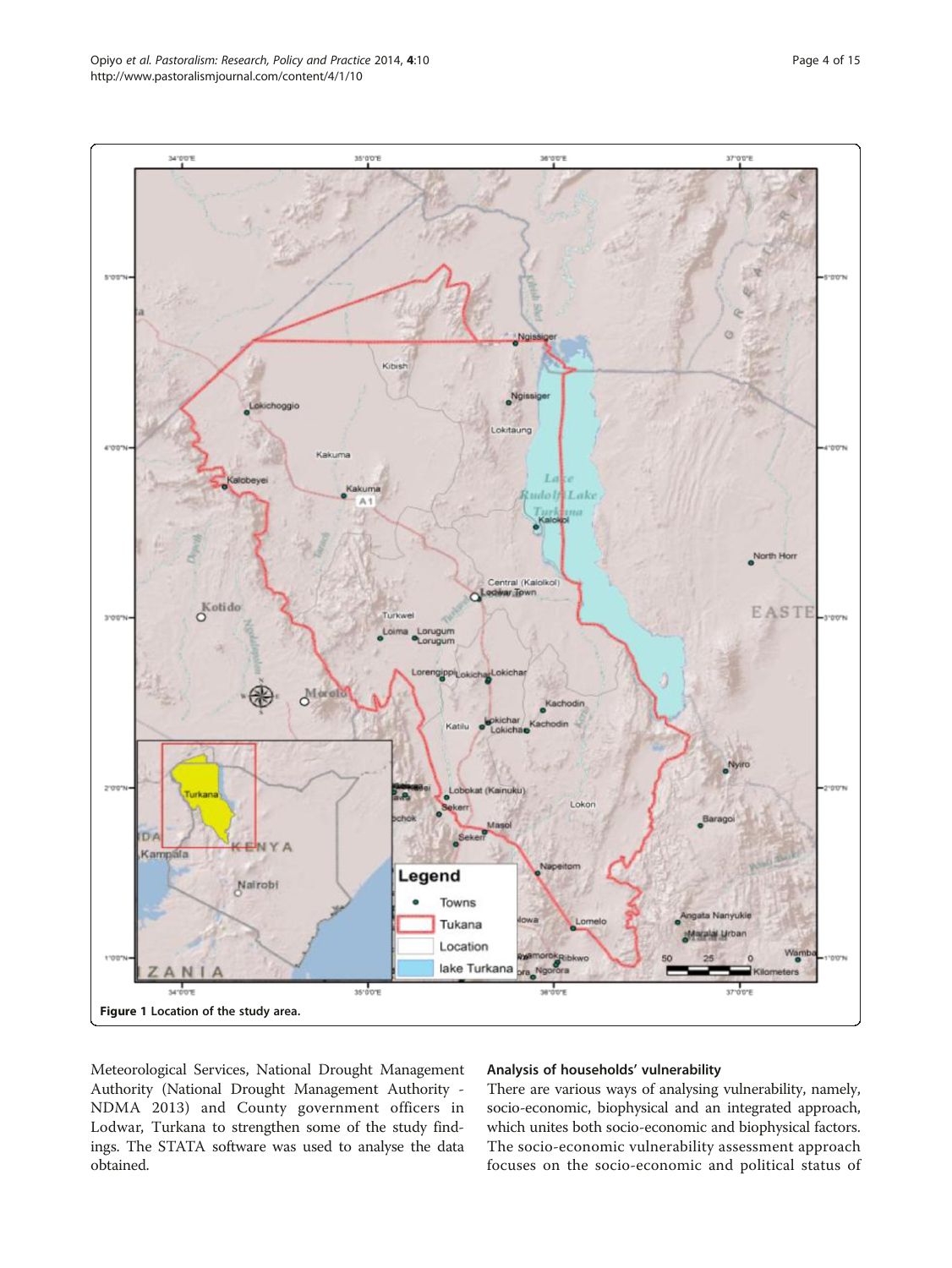<span id="page-4-0"></span>

individuals or groups. Individuals in a community vary in terms of education, gender, wealth, health status, access to credit, access to information and technology, formal and informal (social) capital and political power, which are responsible for variations in vulnerability levels (Füssel [2007;](#page-13-0) Deressa et al. [2008\)](#page-13-0). Consequently, vulnerability is considered to be a starting point or a state that exists within a system before it encounters a hazard event (Kelly and Adger [2000](#page-14-0)). In this regard, vulnerability is shaped by society as a result of institutional and economic changes. The socio-economic approach focuses on identifying the adaptive capacity of individuals or communities based on their internal characteristics. One major limitation of this approach is that it focuses only on variations within society, but in reality, societies vary not only due to socio-political factors but also because of environmental or biophysical factors. The socio-economic approach does not account for the natural resource bases which have the potential to counteract the negative impacts of environmental shocks.

#### Table 1 Sampled households by Kraal

| <b>Location/Kraals</b> | Number of<br>households | Sampled<br>household | Percentage<br>of respondent |
|------------------------|-------------------------|----------------------|-----------------------------|
| Mogila                 | 1,536                   | 20                   | 6.62                        |
| Lokichoggio            | 1,868                   | 9                    | 2.98                        |
| Lopusiki               | 649                     | 1                    | 0.33                        |
| Lopwarin               | 277                     | 11                   | 3.64                        |
| Songot                 | 459                     | 19                   | 6.29                        |
| Nanam                  | 748                     | 38                   | 12.58                       |
| Kakuma                 | 12,767                  | 33                   | 10.93                       |
| l etea                 | 4,957                   | 56                   | 18.54                       |
| Kalobeyei              | 2,577                   | 39                   | 12.91                       |
| Pelekech               | 1,863                   | 76                   | 25.17                       |

Kraal used herein to refer to a traditional pastoralists village of huts, typically enclosed by a fence. (Source: Authors' compilation).

For example, areas with easily accessible underground water can better cope with drought by utilizing this resource, compared to areas without it (Deressa et al. [2008\)](#page-13-0).

The second commonly used approach is biophysical that attempts to assess the level of damage that a given environmental stress causes on both social and biological systems. It is sometimes known as an impact assessment. The emphasis is on the vulnerability or degradation of biophysical conditions (Liverman [1990](#page-14-0)). This is a dominant approach employed in studies of vulnerability to natural hazards and climate variability and change (Hewitt [1995\)](#page-13-0). Füssel ([2007\)](#page-13-0) identified this approach as a riskhazard approach. The biophysical approach, although very informative, also has a major limitation that assessment of biophysical factors is not a sufficient condition for understanding the complex dynamics of vulnerability. This approach also neglects both structural factors and human agency in producing vulnerability and in coping or adapting to it. The approach overemphasizes extreme events while neglecting root causes and everyday social processes that influence differential vulnerability (Liverman [1990;](#page-14-0) Hewitt [1995](#page-13-0); Pulwarty and Riebsame [1997\)](#page-14-0). The third approach is the integrated vulnerability analysis, which combines both the socio-economic and biophysical factors. This approach includes all the internal state of vulnerability and the external situation. This analytical approach was applied by Madu [\(2012](#page-14-0)) in agro-ecological based household vulnerability analysis in Ethiopia and by Deressa et al. ([2008\)](#page-13-0) in regionally based vulnerability analysis.

This present study replicates an integrated vulnerability approach to develop vulnerability indices for each household as proposed by Madu [\(2012](#page-14-0)) and adopted by Tesso et al. [\(2012\)](#page-14-0) in Ethiopia. In this research, it is assumed that households with higher adaptive capacity are less sensitive to impacts of climate-induced stresses, thus keeping the level of exposure constant. The integrated assessment approach combines both socio-economic and biophysical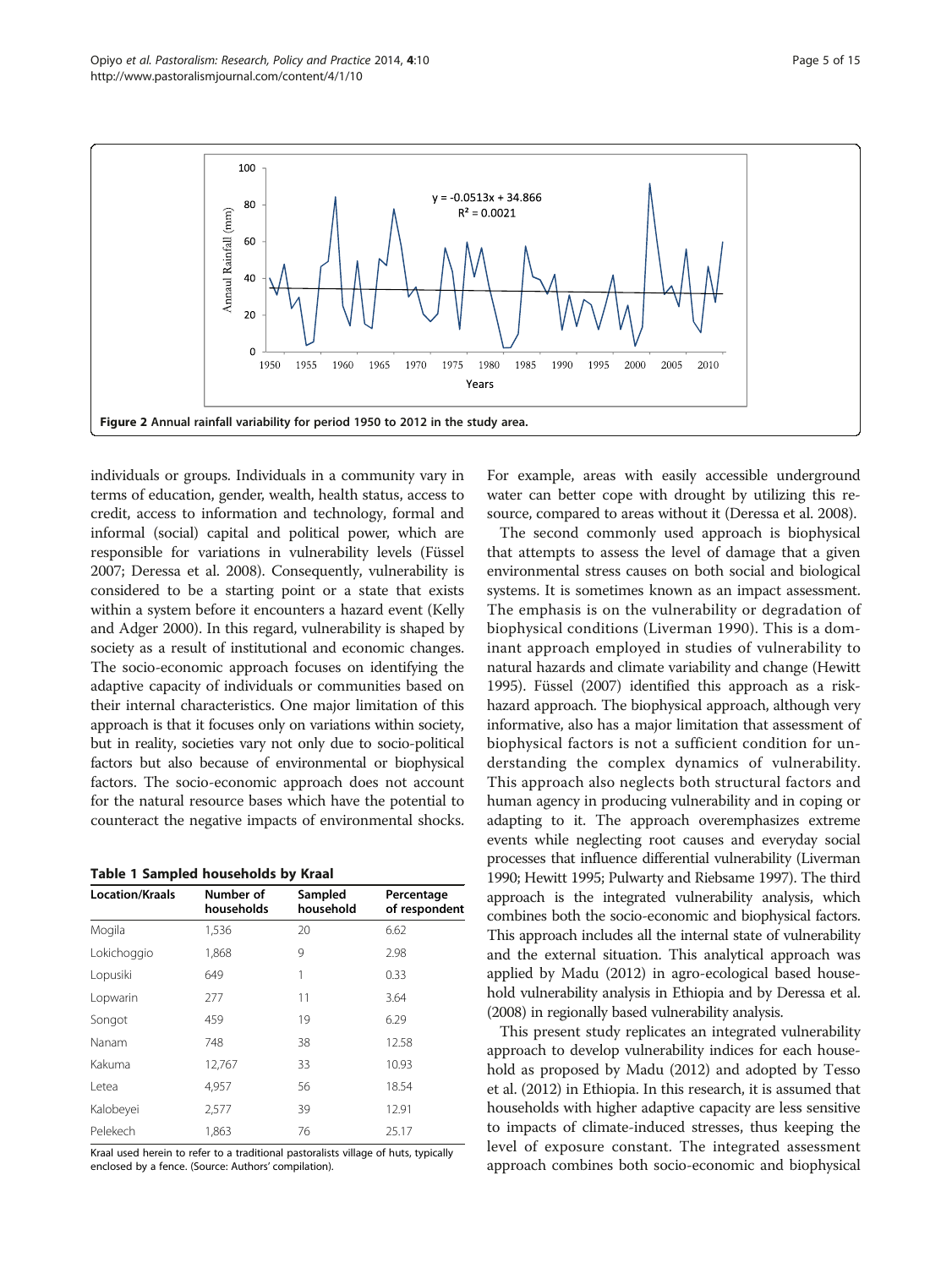approaches to determine vulnerability. The vulnerability index development is given as developed by the Intergovernmental Panel on Climate Change IPCC ([2012\)](#page-13-0) that vulnerability is seen as the net effect of adaptive capacity (socio-economic) and sensitivity/exposure (biophysical):

Vulnerability ¼ ð Þ Adaptive capacity − ð Þ Sensitivity þ Exposure ð1Þ

When the adaptive capacity of the household exceeds that of its sensitivity and exposure, the household becomes less vulnerable to climate change impacts and the reverse is also true. As explained in the foregoing, each set (adaptive capacity, sensitivity and exposure) is composed of different variables. The model specification further looks like

$$
V_i = (A_1 X_{1J} + A_2 X_{2J} + \dots + A_{2n} X_{nJ})
$$
  
-
$$
(A_{n+1} Y_{1J} + A_{n+2} Y_{2J} + \dots + A_{n+n} X_{nJ})
$$

$$
(2)
$$

where  $V_i$  is the vulnerability index, while  $X_s$  are elements of adaptive capacity, and  $Y_s$  are elements of exposure and sensitivity. The values of  $X$  and  $Y$  are obtained by normalization using their mean and standard errors. For instance,  $X_{ij} = (X_{ij} - X_{1*})/_{S^{1*}}$ , where  $X_{1j*}$  is the mean of  $X_{1j}$  across the different households,  $S_1^*$  is its standard deviation.  $X_1$  is the principal component result of factors. In this regard, the first principal component of a set of variables is the linear index of all the variables that captures the largest amount of information common to all the variables. The whole matrix of variables of adaptive capacity  $(X_{ii})$  and variables of exposure and sensitivity  $(Y_{ii})$ appears as follows:

$$
x_{ij}/Y_{ij} = \begin{pmatrix} (X_{11} + X_{12} + \dots + X_{2n}) - (Y_{11} + Y_{12} + \dots + Y_{2n}) \\ \vdots \\ (X_{m1} + X_{m2} + \dots + X_{mn}) - (Y_{m1} + Y_{m2} + \dots + Y_{mn}) \end{pmatrix}
$$
\n(3)

The  $i$  and  $j$  in the foregoing notation imply the number of rows (in this case is the 302 individual households) and the number of columns (27 variables of adaptive capacity, exposure and sensitivity). In Equation 4, the  $A_s$  is the first component score of each variable computed using principal component analysis (PCA) in STATA. Finally, the vulnerability index of each household is obtained using Equation 4 as follows:

$$
V_{i} = \begin{pmatrix} A_{1} \\ A_{12} \\ \vdots \\ A_{n+n} \end{pmatrix} \times \begin{pmatrix} (X_{11} + \dots + X_{2n}) - (Y_{11} + \dots + Y_{2n}) \\ \vdots \\ (X_{m1} + \dots + X_{mn}) - (Y_{m1} + \dots + Y_{mn}) \end{pmatrix}
$$
(4)

In calculating the direction of relationship in vulnerability indicators (that is, their sign), a negative value was assigned to both exposure and sensitivity. The justification is that households which are highly exposed to climate

shocks are more sensitive to damage, assuming constant adaptive capacity. The implication is that a higher net value indicates lesser vulnerability and vice versa. However, in creating the indices, the scale of analysis is important. As noted by Tesso et al. [\(2012\)](#page-14-0) from Deressa et al. [\(2008\)](#page-13-0), vulnerability analysis ranges from local or household level to the global level (Brooks et al. [2005](#page-13-0)). The choice of scale is dictated by the objectives, methodologies and data availability. In this study, the households were classified into three categories based on the value of their vulnerability index, which puts households into highly vulnerable, vulnerable and less vulnerable categories. However, the index computed is not based on the thresholds or presents an absolute value. It is a relative measure, representing the households' own perception of how they have been coping in the past compared to other households.

#### Factors influencing household vulnerability

Notenbaert et al. [\(2013](#page-14-0)) note that many factors contribute to vulnerability, and these factors undermine capacity for self-protection, block or diminish access to social protection, delay recovery or expose some households to greater or more frequent hazards than other households. The analysis was performed using ordinal logistic regression analysis. The ordinal logit model is used when the outcome variable is categorized in an ordinal scale, as in this case where vulnerability is ordered as (1) highly vulnerable, which implies households for whom the difference between adaptive capacity and sensitivity/exposure is significantly negative; (2) moderately vulnerable, which means that households for whom the difference between adaptive capacity and sensitivity/exposure is nearly zero; and (3) less vulnerable, which means that the difference between adaptive capacity and exposure/sensitivity is significantly positive. In this study, sensitivity of households to climateinduced stresses is represented by its associated impacts, i.e., shortage of food, loss of water and pasture resources and conflicts faced by those households. In the case of exposure, since all households are assumed to be located in the same environment, exposure is almost uniform across the respondents residing in the study area.

This model is particularly useful in that it can show movement between vulnerability groups, explaining who moves in and out of vulnerability. Following Greene ([1997\)](#page-13-0), the reduced form of the ordinal logit model is given as

$$
Y_j^* = X_j^I \beta + U_{Ij} \tag{5}
$$

where *Y* is the level of vulnerability and involves ordered outcome, that is,  $Y = 1$  was given to households that have a high level of vulnerability as observed by the negative value of adaptive capacity minus sensitivity/exposure;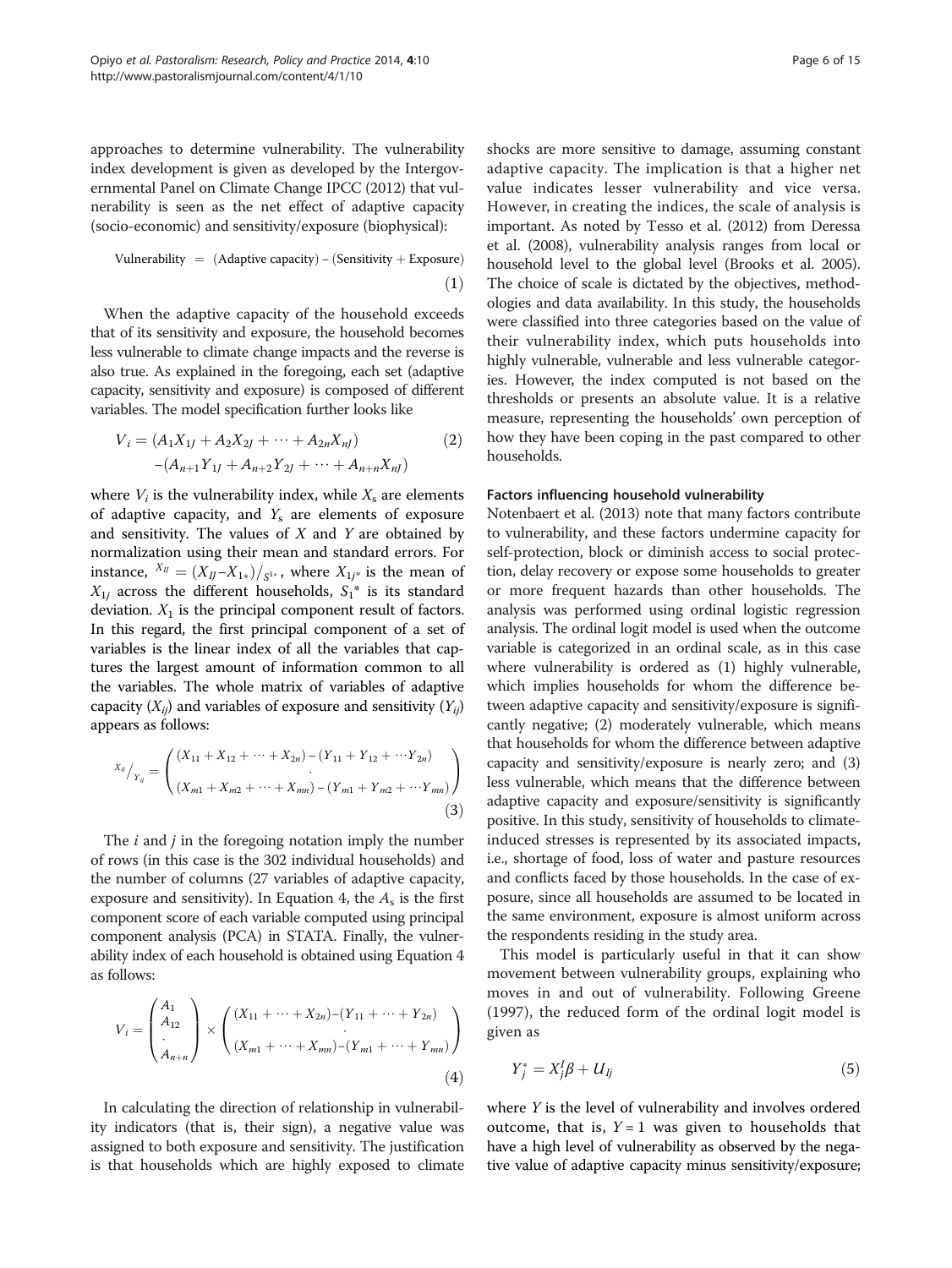$Y = 2$  was given to households having adaptive capacity nearly equal to their sensitivity/exposure; and  $Y = 3$  was given to households having their adaptive capacity exceeding their sensitivity and exposure.  $Y^*$  is the given state of vulnerability. The  $X_{ii}$  are the explanatory variables determining vulnerability level. The independent variables included in the model were sex and age of the household head, experience in the study area, household size and education level of the household head, dependency, marital status, social linkages and visits by extension officers, access to early warning information, non-farm income, herd size, herd structure, access to markets, property regimes, access to remittances, employment, coping strategies, herd diversity, credit access, herd mobility, climate change, experience in increased temperature, drought, floods, and wind, and natural hazards encountered in 5 years.  $\beta_s$  are parameters estimated and  $U_{ii}$  is the disturbance term.  $Y^*$  is unobserved, but what was observed in this study is

- $Y = 1$  if  $Y^* \le \mu 2$
- $Y = 2$  if  $\mu 2 < Y^* \le \mu 3$
- $Y = 3$  if  $\mu 3 < Y^*$

Given the cumulative normal function  $\Phi$  ( $\beta$ ' x), the probabilities can be shown, thus,

- Prob  $[\gamma = 1$  or highly vulnerable] =  $\Phi(-\beta' x)$ ,
- Prob  $[y = 2 \text{ or neutral level of vulnerability}] = \Phi$  $(\mu 2 - \beta' x) - \Phi (\mu 3 - \beta' x)$
- Prob  $[\gamma = 3 \text{ or less vulnerable}] = 1 \Phi (\mu 3 \beta' x)$

# Results

# Hazards reported by households

The results show that 49% of households experienced drought over the past three decades, with 27.1% of the respondents reporting livestock disease outbreak, 19% mentioning cross-border inter-community conflicts and 4% citing riverine flash floods as the main hazard (Table 2). However, it was difficult for the respondents to differentiate between threats and hazards, which required clarification of the differences. Drought events were reported to be frequent hazards in the area and had devastating impacts on household livelihoods, pasture and water, which escalates the area's chronic conflicts, insecurity and food insecurity.

Inter-community and ethnic conflict related to scarce grazing land and water resources was reported to have increased inter-tribal animosity, often resulting in armed violent conflicts, which are predatory in nature and much more destructive. Households stated that violent conflicts regularly lead to heavy losses of lives and livelihoods, undermining human and livestock population mobility, as well as development efforts. Study findings show that outbreaks of peste des petit ruminants (PPR) locally referred to as lomoo is considered as the major hazard, having the highest impact on small ruminants compared to other endemic livestock diseases in the area. On further probing with community animal health workers and veterinary officers, based on the symptoms described by the pastoralist respondents, other diseases were identified as etome (mange), emadang' (worms infestation), lukoi (contagious caprine pleuropneumonia), lomeri (lump skin disease), lokichum (heart water), etune (sheep/goat pox), lotorebwo or lokipi (trypanosomiasis), logooroi (hemorrhagic septicaemia) and loukoi (contagious bovine pleuropneumonia).

#### Socio-economic and biophysical vulnerability

The social and economic variables contributing to vulnerability are summarized in Table [3](#page-7-0). Findings show that more than 80% of the respondents had no basic primary education, while the majority are not able to read and write. This in turn reduces a household's ability to understand climatic information, access market and early warning information. Data on household size showed that 64% of those interviewed had more than five persons, with 43% respondents reported more than five dependents. Whereas the sex of the household head is likely to be critical for climate adaptation, the study revealed that more than 50% of households are headed by females. In addition, 54% of the respondents indicated that they do not have access to livestock extension services. The results imply that the vulnerability level of households to the frequently occurring climate-induced stresses is largely determined by gender and education level of the household head in the study area.

| Table 2 Hazards identified by respondents |  |  |
|-------------------------------------------|--|--|
|-------------------------------------------|--|--|

| Hazard                      | Description of hazards                                     | Number of respondents | Percentage of respondents |
|-----------------------------|------------------------------------------------------------|-----------------------|---------------------------|
| Floods                      | Flash floods along ephemeral rivers                        |                       |                           |
| Droughts                    | Widespread frequent droughts                               | 148                   | 49.0                      |
| Disease outbreak            | Livestock diseases outbreak are common                     | 82                    | 27.1                      |
| Others i.e. conflicts, fire | Inter-community conflicts along the borders over resources | 59                    | 19.5                      |

United Nations ([2004](#page-14-0)) defines a 'hazard' broadly as "a potentially damaging physical event, phenomenon or human activity that may cause the loss of life or injury, property damage, social and economic disruption or environmental degradation". (Source: Authors' compilation).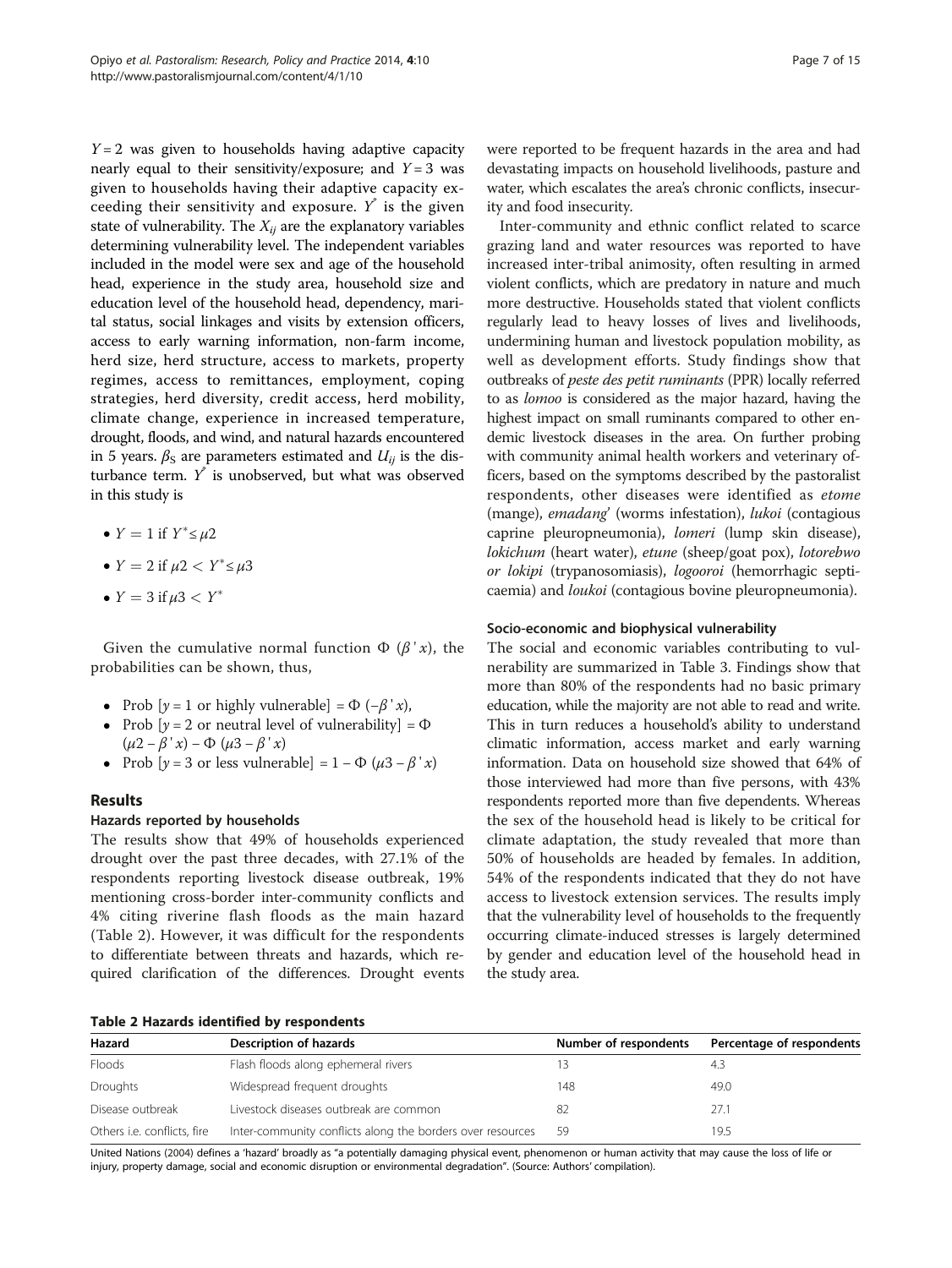| Hypothesized variables                                            | Percentage | Influence on vulnerability <sup>a</sup> |
|-------------------------------------------------------------------|------------|-----------------------------------------|
| Social vulnerability variables                                    |            |                                         |
| Sex of HH head: female-headed                                     | 50.7       | $+$                                     |
| Age of HH head: 50+ years                                         | 26.6       |                                         |
| Experiences in the area: less than 5 years                        | 7.9        | $^{+}$                                  |
| HH size: more than 5 persons                                      | 64.6       |                                         |
| Educational level: no primary education                           | 80.1       | $^{+}$                                  |
| Dependents: more than 5 persons                                   | 43.8       |                                         |
| Marital status: single (including divorced and widowed)           | 29.5       |                                         |
| Linkages: having no social linkages                               | 25.8       |                                         |
| Visit by extension officers: no access to extension services      | 54.3       | $^{+}$                                  |
| Access to early warning information: no access to the information | 74.8       | $+$                                     |
| Economic vulnerability variables                                  |            |                                         |
| Non-farm income: have no non-farm income                          | 35.5       |                                         |
| Herd size: own less than 2 TLUs                                   | 18.3       | $+$                                     |
| Herd structure: no milking herd                                   | 72.8       |                                         |
| Distance to market: more than 10 km away                          | 39.4       |                                         |
| Property regime: own private land                                 | 8.6        |                                         |
| Access to remittances: no cash transfers                          | 58         | $^{+}$                                  |
| HH employed: no member of HH employed                             | 88.1       | $^{+}$                                  |
| HH coping strategies: more than 2 coping strategies               | 92.1       | $^{+}$                                  |
| Livestock diversity: less than 2 livestock species                | 45.4       |                                         |
| Credit access: having no access to credit at all                  | 77.8       | $^{+}$                                  |
| Mobility: able to move livestock freely                           | 67.9       |                                         |
| Environmental vulnerability variables                             |            |                                         |
| Climate change: experiencing change                               | 96.7       | $+$                                     |
| Temperature: experiencing increase                                | 47.9       | $^{+}$                                  |
| Drought: noticed increasing events                                | 3.4        |                                         |
| Flood: noticed change                                             | 4.1        | $^{+}$                                  |
| Wind: noticed unusual change                                      | 11.6       |                                         |
| HH facing more than 2 hazards in 5 years                          | 72.5       |                                         |

<span id="page-7-0"></span>

<sup>a</sup>Positive sign indicates that the variable increases vulnerability, while negative sign means it reduces vulnerability. TLU, tropical livestock unit (1 TLU = 250 kg). (Source: Estimated from June to July 2012 household survey interviews in Turkana; Authors' compilation).

More than 35.5% of the households had no diversified income sources and heavily depend on livestock as their source of income. Results show that only a few of the households were practicing dry land crop farming alongside livestock keeping. For the livestock owned, 18% of respondents had less than two tropical livestock units (TLUs<sup>a</sup>), and 72% of households had no milking herd during the interview period. Further, the result revealed that about 68% of households practice seasonal herd mobility and flexible resource use in the study area. The results show that 88% of households had none of its member formally employed, and 92% of respondents use more than two coping strategies to survive in this harsh climatic condition, despite the low access to credit, access to remittances and long distances to markets. Other economic concern mentioned was the high formal unemployment opportunities, especially for the youths in Turkana.

Table 3 displays environmental, economic and biophysical factors hypothesized for climate-induced vulnerability. The results show that the sensitivity and exposure to climate variability in terms of those experiencing climate variability (96.7%) and people facing more than two hazards in 5 years (72.5%) have contributed negatively to the vulnerability level of households. Approximately 48% of the respondents noticed an increase in temperature. However,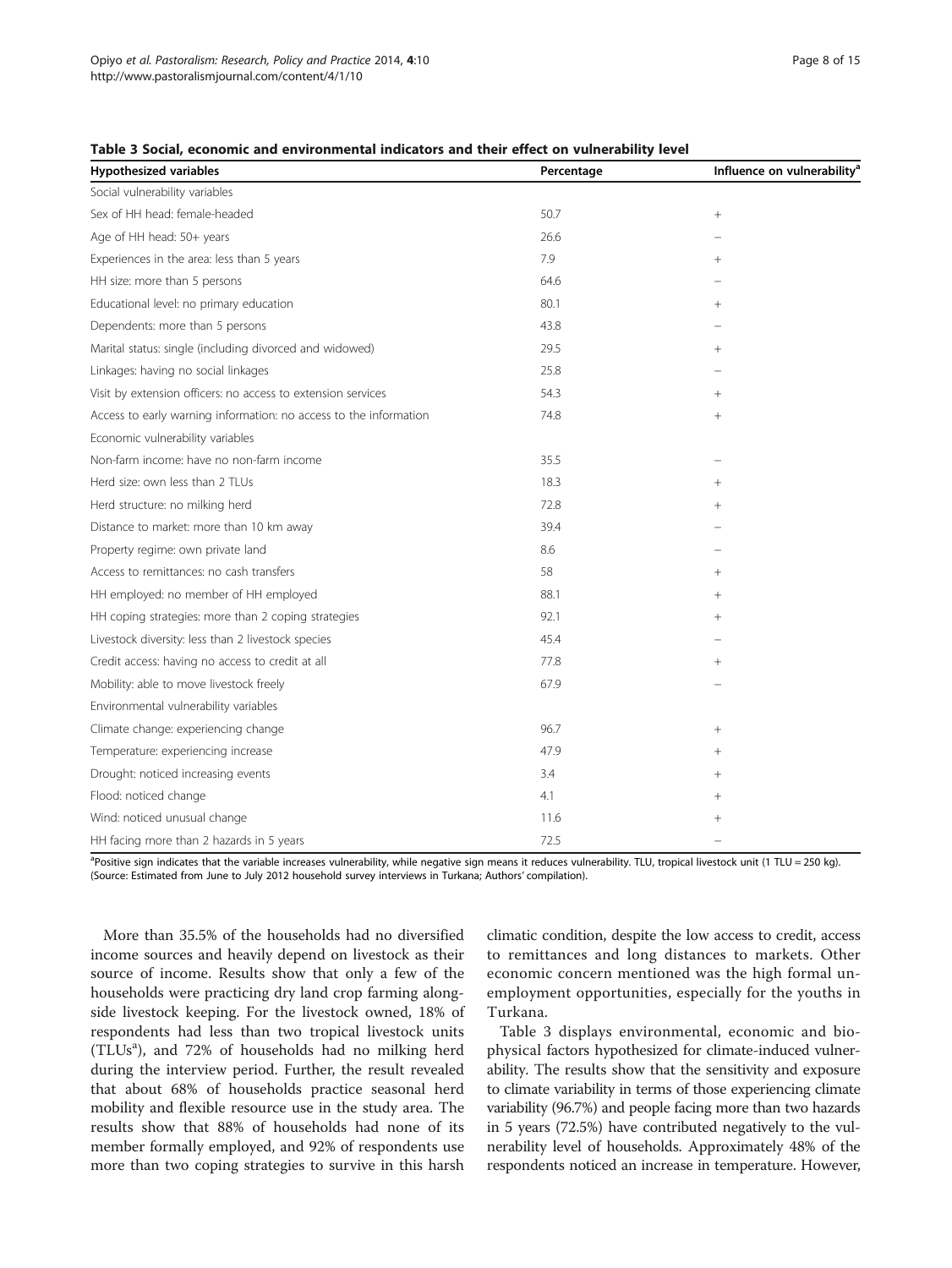most of the environmental variables increase household's level of vulnerability to climate-induced stresses as indicated by the positive sign.

### Measuring household-level vulnerability

Table 4 presents the result of principal component analysis and its association with the social, economic and environmental variables. The factor scores (weights) of the first principle component analysis was positively associated with the majority of the indicators identified under adaptive capacity, exposure and sensitivity. Holding exposure and sensitivity constant, a negative index shows the household to have relatively lower adaptive capacity when compared to a household with a positive index value and vice versa.

# Table 4 Factor score for the first principal component analysis

| <b>Factors</b>                                               | Factor     |  |
|--------------------------------------------------------------|------------|--|
| Social vulnerability variables                               | Score      |  |
| Sex of HH head: female-headed                                | 0.22917    |  |
| Age of HH head: 50+ years                                    | $-0.25804$ |  |
| Experiences in the area: less than 5 years                   | $-0.02906$ |  |
| HH size: more than 5 persons                                 | $-0.29837$ |  |
| Educational level: no primary education                      | 0.039479   |  |
| Dependents: more than 5 persons                              | $-0.31599$ |  |
| Marital status: single (including divorced and widowed)      | 0.07224    |  |
| Linkages: having no social linkages                          | $-0.04414$ |  |
| Visit by extension officers: no access to extension services | 0.189862   |  |
| Access to early warning information: having no access        | 0.19573    |  |
| <b>Economic variables</b>                                    |            |  |
| Non-farm income: HH with no farm income                      | $-0.34130$ |  |
| Herd size in TLU: own less than 2 TLUs                       | 0.293813   |  |
| Herd structure: no milking herd                              | 0.100562   |  |
| Distance to markets: more than 10 km away                    | $-0.15870$ |  |
| Property regime: own private land                            | $-0.06728$ |  |
| Access to remittances: no cash transfers                     | 0.047677   |  |
| HH employed: no member of HH employed                        | 0.095173   |  |
| HH coping strategies: more than 2 coping strategies          | 0.101335   |  |
| Livestock diversity: less than 2 livestock species           | $-0.42800$ |  |
| Credit access: having no access to credit at all             | 0.178153   |  |
| Mobility: able to move livestock freely                      | $-0.14718$ |  |
| <b>Environmental variables</b>                               |            |  |
| Climate change: experiencing change                          | $-0.02276$ |  |
| Temperature: experiencing increase                           | 0.081161   |  |
| Drought: noticed increasing events                           | 0.164723   |  |
| Flood: noticed change                                        | 0.039066   |  |
| Wind: noticed unusual change                                 | 0.259975   |  |
| HH facing more than 2 hazards in 5 years                     | $-0.06667$ |  |

Abbreviations: Households (HH), Tropical livestock unit (TLU).

To compute the vulnerability index in Equation 2, indicators of adaptive capacity, which are positively associated with the first principal component analysis, and indicators of sensitivity and exposure, which are negatively associated with the principal component analysis, were used in this study. The variables considered in Equation 2 include sex of the household head, education level, marital status, access to extension services and early warning information, livestock ownership, herd structure, access to cash remittances, household employment status, coping strategies and access to credit. However, for the exposure and sensitivity, all the variables were considered in the analysis. This is because adaptive capacity is considered as positively contributing to the reduction of vulnerability, while exposure and sensitivity are negatively contributing to vulnerability reduction. The larger the factor score the more important is the variable and contributes more to the household's vulnerability.

The households were classified into three categories using the vulnerability index: less vulnerable are households that are in a vulnerable situation but can still cope; moderately vulnerable households are those that need urgent but temporary assistance in case of shock and stresses; and the highly vulnerable are those households that are almost at a point of no return. The result shows that the majority of households fall within the moderately vulnerable category, with 44% households having an index from −1.00 to 1.00. The less vulnerable households had an index of 1.1 to 3.0 and constitute 29%, while the highly vulnerable households had an index of −0.9 to −3.0 but are 27% of the total households sampled (Table [5](#page-9-0) and Figure [3](#page-9-0)). Although there seems to be normal vulnerability index distribution in Figure [3,](#page-9-0) a keen look at the values showed a slight shift to the left. Statistically, the households' distribution is skewed toward the highly vulnerable in the illustration. In general, the results reveal high and moderate vulnerability levels of the pastoralist households in Turkana.

### Determinants of vulnerability

The majority of highly vulnerable households were headed by females or someone with no primary level of education (Table [6](#page-10-0)). The highly vulnerable households also had more than five dependents, no access to early warning information, no milking herd and own less than two livestock species, and perceived changes in climate. By contrast, a household is likely to be less vulnerable when they are headed by a male, the household head is literate, not divorced or widowed, when they have access to extension services and early warning information, and own large and mixed-species herds. Similarly, households with access to cash remittances, with a member of the household in formal employment, and those with diverse coping strategies and access to credit facilities are reported to be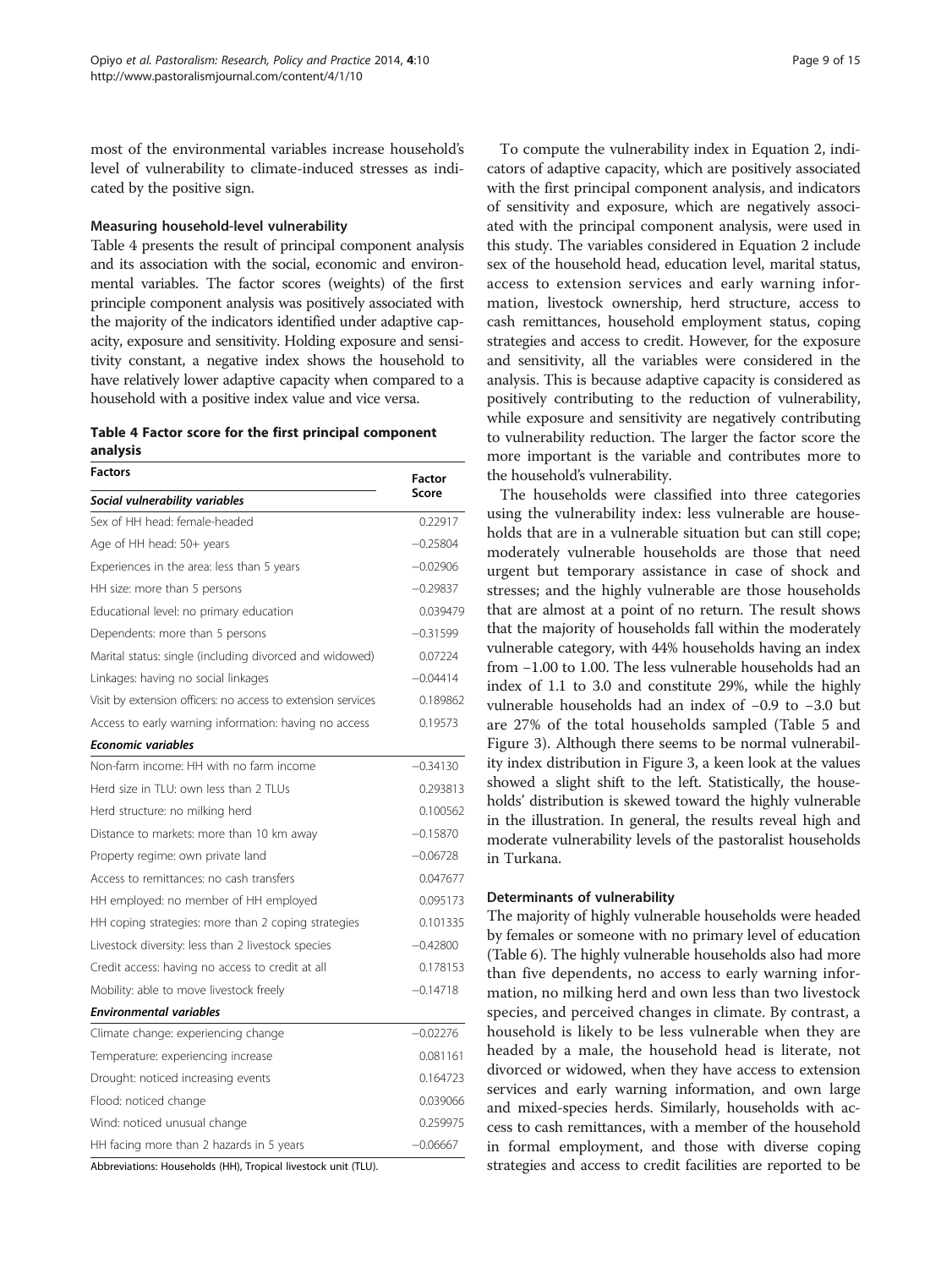| <b>Vulnerability category</b> | <b>Household situation</b>                                | Vulnerability index | Percentage of households |
|-------------------------------|-----------------------------------------------------------|---------------------|--------------------------|
| Highly vulnerable             | Emergency level HHs                                       | $-0.9$ to $-3.5$    |                          |
| Moderately vulnerable         | Needs urgent but temporary external assistance to recover | $-1.0$ to $+1.0$    | 44                       |
| Less vulnerable               | In a vulnerable situation but still able to cope          | $+1.1$ to $+3.0$    | 29                       |
| Total                         |                                                           |                     | 100                      |

<span id="page-9-0"></span>Table 5 Classification of community according to the range of their vulnerability index

(Source: Computed from household questionnaire interviews in June to July 2012).

less vulnerable to climate extremes. The results suggest that because of scarce resources during extreme climate events, households with high number of dependents and without any other livelihood diversification activities are likely to be more vulnerable than households with complementary sources of income and less dependents.

As shown in Table [6,](#page-10-0) the majority of households in the moderately vulnerable category are the ones with less than 5 years' experience, either divorced or widowed household heads, household heads with no social linkages, household heads with no access to extension services, households who own less than two TLUs, own private lands, households which do not received any cash remittances, household heads with more than two coping strategies, households who practice mobility and are able to move freely with their livestock herd, and perceive climatic changes in the area.

The results of the ordered logistic regression model for all the single predictors' variables influencing a household's vulnerability are summarized in Table [7.](#page-11-0) A number of variables were statistically significant at 1% and 5% levels of significance and were important in influencing households' vulnerability to climate-induced stresses. The variables that showed significant influence on vulnerability include gender of the household head, age of the household head, size of the household, number of dependents,

marital status, access to extension services and early warning information, complementary sources of income, herd diversity and structure, coping strategies and access to credit.

The higher odds ratios computed for age of the household head, household size, dependents, complementary income sources, herd diversity and mobility imply that these factors have more effects on the households' vulnerability level. But it should be noted that majority of the sampled population derived their means of subsistence from nomadic pastoral production system which are weather sensitive and therefore absence of non-agricultural income sources (salary or wages labour) which are not weather sensitive would be a significant determinant on vulnerability level as reflected in the odds ratio figures. Herd diversity and mobility allow households to spread risk and pursue various coping strategies. Herd mobility was observed to be a significant (at 5%) determinant of households' vulnerability to climate variability and change.

From the ordered regression results, 75% of femaleheaded households are more likely to be vulnerable to climate-induced stresses and shocks compared to the male-headed households. This might be because femaleheaded households normally face gender discrimination with respect to resources, rights, education, income and economic opportunities. Household age was also an

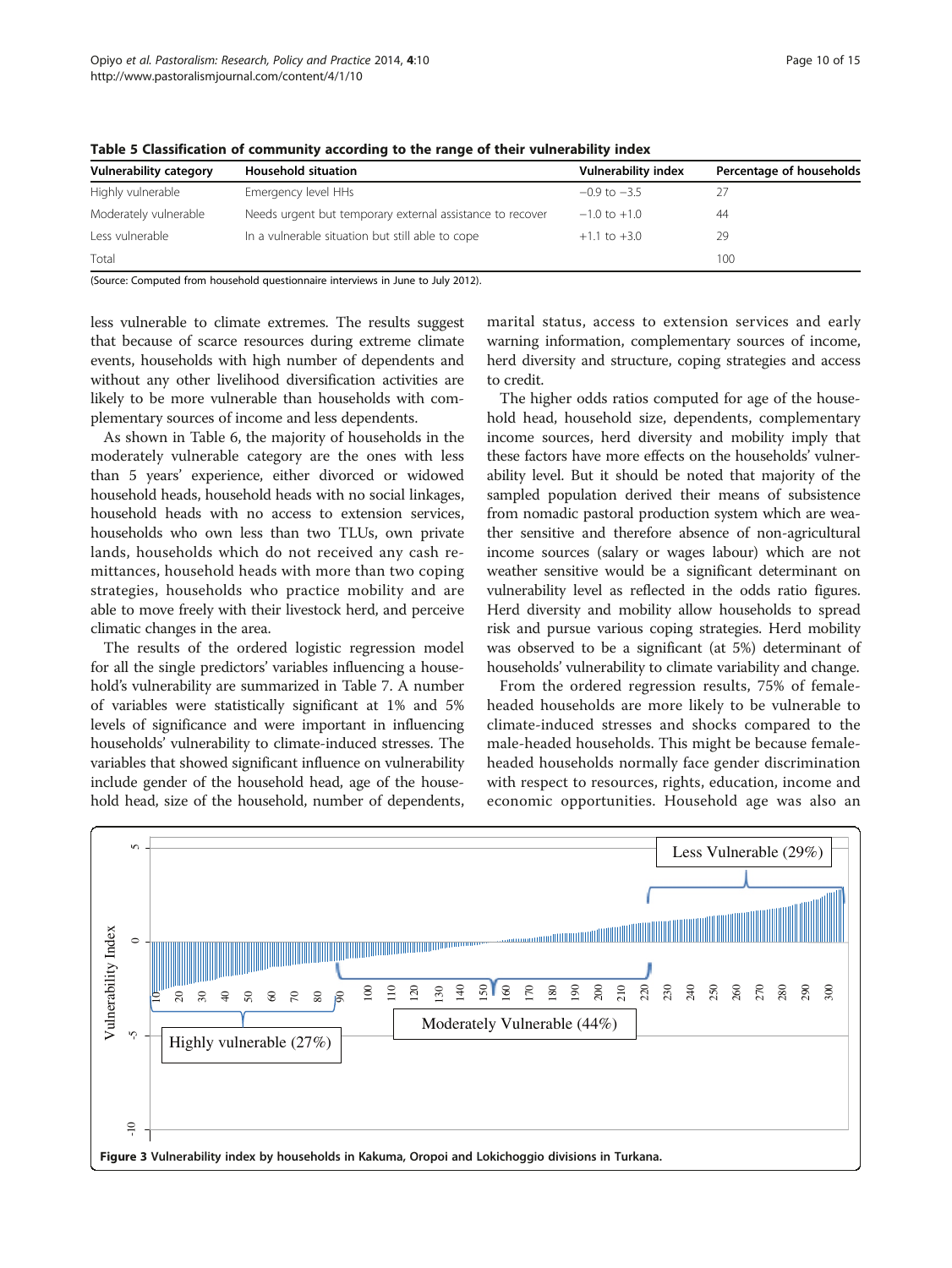#### <span id="page-10-0"></span>Table 6 Statistical description of model variables by vulnerability category

| <b>Vulnerability variables</b>                               | <b>Vulnerability category</b> |                     |                          |  |
|--------------------------------------------------------------|-------------------------------|---------------------|--------------------------|--|
|                                                              | Less vulnerable               | Moderate vulnerable | <b>Highly vulnerable</b> |  |
| Sex of HH head: female                                       | 67 (44%)                      | 62 (20%)            | 24 (45%)                 |  |
| Age of HH head: 50+ years                                    | 6 (41%)                       | 33 (34%)            | 35 (25%)                 |  |
| Experiences in the area: less than 5 years                   | 10 (16%)                      | 10 (44%)            | 4(4%)                    |  |
| HH size: more than 5 persons                                 | 27 (8%)                       | 92 (22%)            | 76 (42%)                 |  |
| Educational level: no primary education                      | 72 (45%)                      | 107 (5%)            | 63 (55%)                 |  |
| Dependents: more than 5 persons                              | 10 (47%)                      | 58 (41%)            | 59 (33%)                 |  |
| Marital status: single (including divorced and widowed)      | 31 (42%)                      | 41 (55%)            | 17 (46%)                 |  |
| Linkages: HH with no social linkages                         | 18 (42%)                      | 34 (52%)            | 26 (21%)                 |  |
| Visit by extension officers: no access to extension services | 67 (17%)                      | 65 (39%)            | 32 (20%)                 |  |
| Access to early warning information: having no access        | 77 (14%)                      | 100 (9%)            | 49 (45%)                 |  |
| Non-farm income: HH with no farm income                      | 5 (47%)                       | 43 (33%)            | 58 (34%)                 |  |
| Herd size in TLU: own less than 2 TLUs                       | 23 (39%)                      | 17 (44%)            | 4 (31%)                  |  |
| Herd structure: no milking herd                              | 72 (30%)                      | 97 (23%)            | 51 (42%)                 |  |
| Distance to market: more than 10 km away                     | 20 (44%)                      | 51 (18%)            | 40 (27%)                 |  |
| Property regime: own private land                            | 4 (26%)                       | 13 (46%)            | 9(40%)                   |  |
| Access to remittances: no cash transfers                     | 58 (8%)                       | 71 (36%)            | 46 (30%)                 |  |
| HH employed: no member of HH employed                        | 81 (46%)                      | 118 (15%)           | 67 (30%)                 |  |
| HH coping strategies: more than 2 coping strategies          | 82 (46%)                      | 121 (50%)           | 66 (25%)                 |  |
| Livestock diversity: less than 2 species                     | 5 (35%)                       | 57 (35%)            | 75 (58%)                 |  |
| Credit access: having no access to credit at all             | 78 (46%)                      | 108 (33%)           | 49 (17%)                 |  |
| Mobility: able to move livestock freely                      | 42 (19%)                      | 93 (41%)            | 70 (32%)                 |  |
| Climate change: experiencing change                          | 43 (23%)                      | 59 (26%)            | 38 (47%)                 |  |
| Drought: noticed increasing events                           | 4 (44%)                       | 3(30%)              | 3(21%)                   |  |
| Flood: noticed change                                        | 3 (33%)                       | 7 (44%)             | 2(29%)                   |  |
| Wind: noticed unusual change                                 | 11 (41%)                      | 16 (25%)            | 7 (45%)                  |  |
| HH facing more than 2 hazards in 5 years                     | 63 (40%)                      | 99 (30%)            | 57 (26%)                 |  |

HH, households; TLU, tropical livestock unit.

important demographic factor determining how vulnerable a household could be. For example, households headed by person above 50 years of age are more likely to be vulnerable compared with the younger persons. Consequently, elderly household heads are probably worse off in terms of preparing strategies to cushion their families against adverse climatic stresses and impacts and likely to make them more vulnerable. Similarly, the more dependents a household has the more likely for it to be vulnerable since a larger proportion of household resources are directed to dependents who cannot contribute much toward household welfare. Further results also show that widowed or divorced single-headed families are 37.4% more likely to be vulnerable than families where both spouses are present. According to the study results, it was observed that livestock diversity had higher odds ratio of 29.592, which suggest that households with more than two livestock species are 28 times more likely to shift from

highly vulnerability category to moderately vulnerability level.

Although 27 variables were hypothesized to be correlated with vulnerability, ordinal regression model result confirmed that only 17 factors were significant (at  $p < 0.1$ ) and  $p < 0.05$ ) in influencing households' vulnerability. Although not computed in this present study, it should be noted that different determinants have differential effects on a household's vulnerability levels.

# **Discussion**

Drought was considered by the respondents as one of the most frequent hazards in Turkana, in addition to other hazards such as conflicts, disease outbreaks and flooding. The pastoralist respondents maintained that frequent, prolonged drought events have increased in severity over the past decade or so. This perception corroborate Nicholson's ([2014](#page-14-0)) assertion about drought events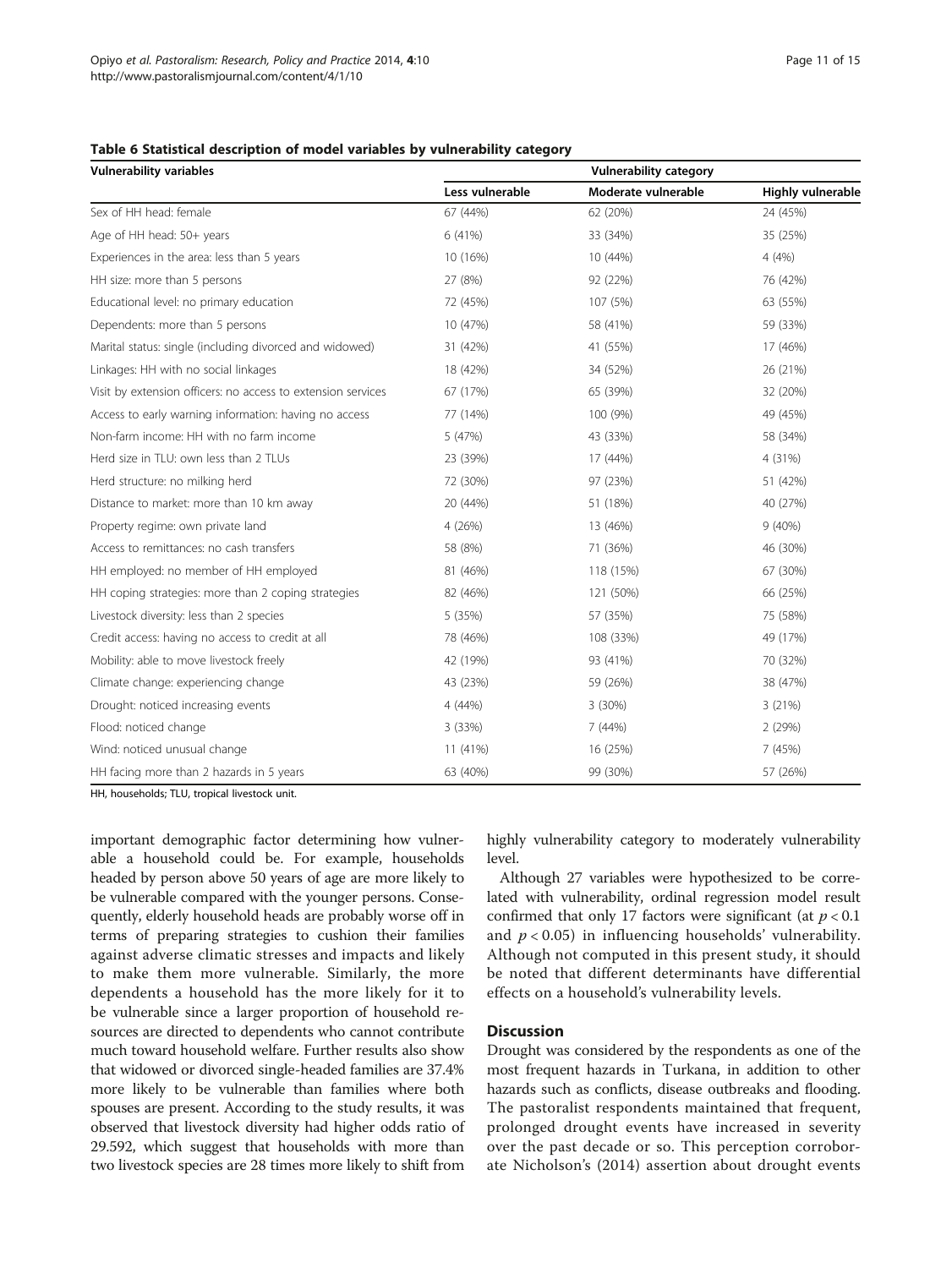#### <span id="page-11-0"></span>Table 7 Factors influencing household's vulnerability

| <b>Variables</b>                                             | <b>Estimate</b> | <b>SE</b> | <b>OR</b> | z         | p value     |
|--------------------------------------------------------------|-----------------|-----------|-----------|-----------|-------------|
| Sex of HH head: female                                       | $-1.3828$       | 0.2303    | 0.2509    | $-6.0049$ | $< 0.0001*$ |
| Age of HH head: 50+ years                                    | 1.5714          | 0.2704    | 4.8134    | 5.8106    | $< 0.0001*$ |
| Experiences in the area: less than 5 years                   | $-0.6187$       | 0.399     | 0.5386    | $-1.5506$ | 0.1220      |
| HH size: more than 5 persons                                 | 2.2155          | 0.2651    | 9.1663    | 8.3585    | $< 0.0001*$ |
| Educational level: no primary education                      | $-0.1754$       | 0.2684    | 0.8391    | $-0.6534$ | 0.5140      |
| Dependents: more than 5 persons                              | 2.1434          | 0.2639    | 8.5281    | 8.1212    | $< 0.0001*$ |
| Marital status: single (including divorced and widowed)      | $-0.4689$       | 0.2349    | 0.6257    | $-1.9965$ | $0.0468*$   |
| Linkages: having no social linkages                          | 0.4232          | 0.2456    | 1.5268    | 1.7233    | $0.0859**$  |
| Visit by extension officers: no access to extension services | $-1.0717$       | 0.2237    | 0.3424    | $-4.7909$ | $< 0.0001*$ |
| Access to early warning information: having no access        | $-1.017$        | 0.2535    | 0.3617    | $-4.0119$ | $< 0.0001*$ |
| Non-farm income: HH with no farm income                      | 2.3332          | 0.2715    | 10.3108   | 8.5946    | $< 0.0001*$ |
| Herd size in TLU: own less than 2 TLUs                       | $-1.8785$       | 0.3414    | 0.1528    | $-5.502$  | $< 0.0001*$ |
| Herd structure: no milking herd                              | $-0.668$        | 0.2434    | 0.5128    | $-2.7442$ | $0.0064*$   |
| Distance to market: more than 10 km away                     | 0.7694          | 0.2301    | 2.1586    | 3.3442    | $< 0.0001*$ |
| Property regime: own private land                            | 0.5666          | 0.375     | 1.7623    | 1.5111    | 0.1318      |
| Access to remittances: no cash transfers                     | $-0.2696$       | 0.2161    | 0.7637    | $-1.2477$ | 0.2131      |
| HH employed: no member of HH employed                        | $-0.6226$       | 0.3337    | 0.5365    | $-1.866$  | $0.0630**$  |
| HH coping strategies: less than 2 coping strategies          | $-1.0896$       | 0.4268    | 0.3363    | $-2.5529$ | $0.0112*$   |
| Livestock diversity: less than 2 livestock species           | 3.3875          | 0.3506    | 29.592    | 9.663     | $< 0.0001*$ |
| Credit access: having no access to credit at all             | $-1.1825$       | 0.2703    | 0.3065    | $-4.3753$ | $< 0.0001*$ |
| Mobility: able to move livestock freely                      | 1.2984          | 0.2424    | 3.6635    | 5.3571    | $< 0.0001*$ |
| Temperature: experiencing increase                           | $-0.0412$       | 0.2175    | 0.9597    | $-0.1892$ | 0.8500      |
| Drought: noticed increasing events                           | $-0.2123$       | 0.6269    | 0.8087    | $-0.3387$ | 0.7350      |
| Flood: noticed change                                        | $-0.1252$       | 0.5225    | 0.8823    | $-0.2396$ | 0.8108      |
| Wind: noticed unusual change                                 | $-0.2462$       | 0.3355    | 0.7818    | $-0.7338$ | 0.4636      |
| HH facing more than 2 hazards in 5 years                     | $-0.0369$       | 0.2409    | 0.9638    | $-0.1532$ | 0.8784      |

SE, standard error; OR, odds ratio; z, score of two sample tests (basically a t test) though using the standard normal to calculate the p value and expressing the statistically significance levels at \*5% and \*\*10%. (Source: Ordinal logistic regression model: single predictors).

in northern Kenya, with rainfall being at least 50% to 75% below normal in almost half of the drought-stricken region and is likely to be linked to changing climatic conditions within the greater Horn of Africa. However, there is a great deal of uncertainty and tension about when, where and how much climate change will happen. Even less is known about the actual impacts of these perceived changes (Kabubo-Mariara [2009](#page-14-0); Notenbaert et al. [2013](#page-14-0); Intergovernmental Panel on Climate Change IPCC [2014](#page-14-0)) to the dry land communities. It is argued that due to the frequency of shocks in the study area, adaptive or coping capacity and mechanisms adopted by vulnerable households could well have equal or larger ranges to that of exposure and sensitivity. As discussed earlier on vulnerability, the interaction of environmental (biophysical) forces determines exposures and sensitivities, and various social, cultural, political and economic forces shape adaptive capacity (Yohe and Tol [2002](#page-14-0); Turner et al. [2003](#page-14-0); Skjeflo [2013\)](#page-14-0).

In the study area just like the rest of northern Kenya, pastoralist households largely bear the brunt of negative impacts of extreme climate events like drought, which include increased poverty, water scarcity, resource-based conflicts, disease outbreaks and food insecurity. The majority of people in Turkana live below the absolute poverty line (an estimated 87.5% of the population) with more than 50% heavily relying on food aid and safety net programmes from year to year. The people who are already poor in this remote part of the country are struggling to cope with the added burden of increasingly unpredictable weather, which is triggered by climate variability and change. Evidence shows that Turkana is constrained by the harsh climatic conditions and remoteness, coupled with poor infrastructure and low access to essential services (Republic of Kenya [2012\)](#page-14-0) Previous studies (Thornton et al. [2006](#page-14-0); Kabubo-Mariara [2009](#page-14-0)) in the region confirmed that it is becoming increasingly difficult for households to bounce back from ever-changing, inconsistent weather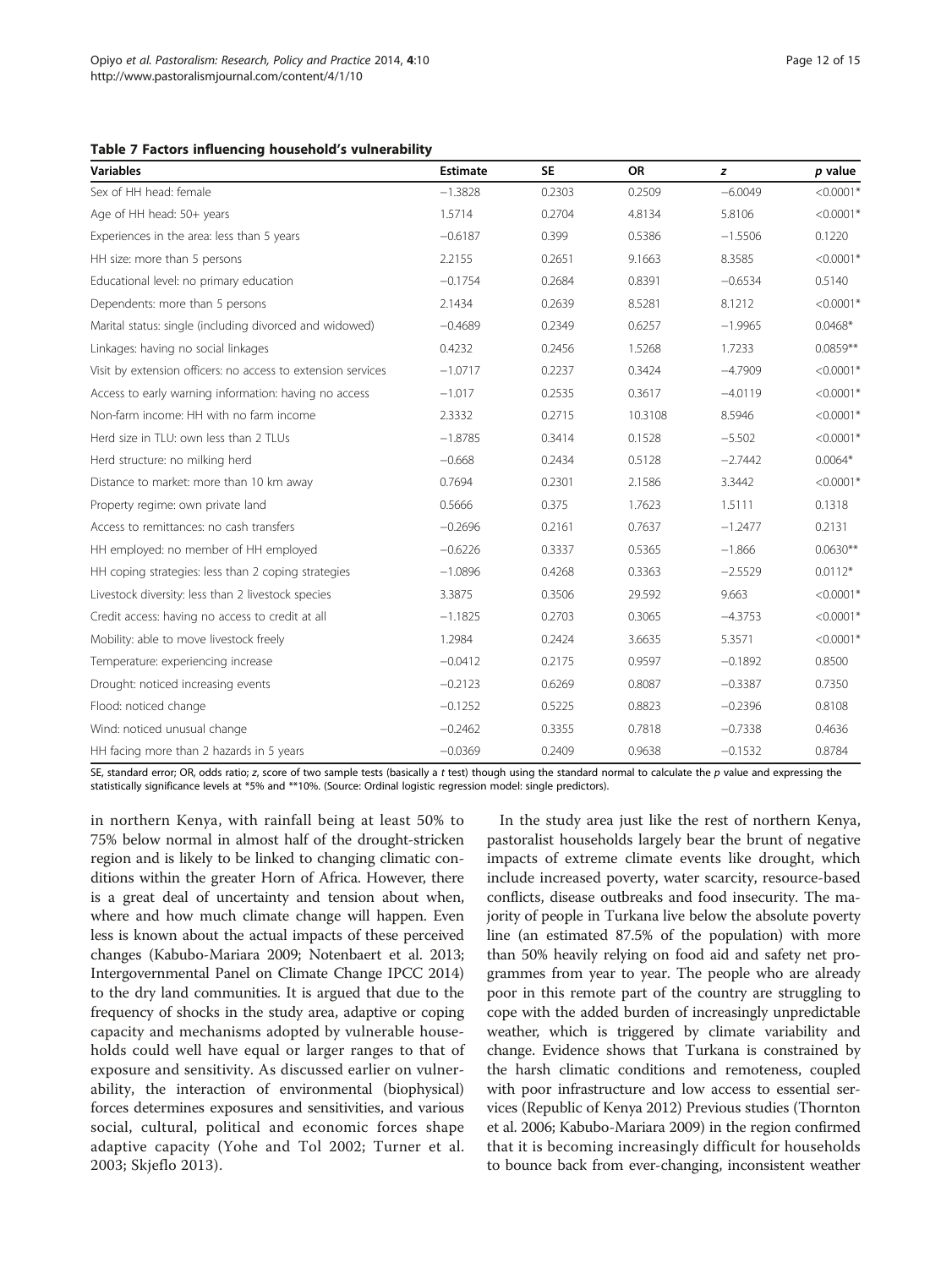affecting their livelihoods, and many have been forced to pursue other livelihoods and coping mechanisms that only increase the cycle of vulnerability.

This study has shown that female-headed households, households with experience of less than 5 years in the area, household heads with no primary level of education and households headed by divorced and widowed persons, with no access to extension services and early warning information, in particular, are disproportionately likely to be affected by climate stresses and variability. In times of climate stresses and shocks like drought, these categories of households tend to have fewer options to find other ways of making a living, because their very low levels of literacy reduce their opportunities in coping mechanisms such as wage employment. Similarly, female or divorced and widowed household heads are likely not to be empowered enough in pastoral communities to make household decisions (Nabikolo et al. [2012\)](#page-14-0) and are frequently without access to credit services and adequate capital assets or not able to own large herds to manage households' daily requirements. Similar observations have been made by Kakota et al. [\(2011\)](#page-14-0) in Malawi and Tesso et al. [\(2012\)](#page-14-0) in Ethiopia that widowed or divorced household heads are more vulnerable because they rely on income earned by either the father or mother as the bread winners. These findings make a strong case for continuous targeting of pastoralist women in resilience-building interventions in the rangelands.

The results are consistent with previous findings (Deressa et al. [2008\)](#page-13-0) in similar ecosystems. However, for the biophysical variables, the greater the level of household reliance on natural resources, such as pastoralism or dry land crop farming, the greater will be their vulnerability to climate variability and change. This is partly because the use of such natural resources is dependent on rainfall, which is projected to change. This study observed that almost all the postulated biophysical/ environmental variables contribute positively to household vulnerability. It is likely that the level of dependence on natural resources especially pastures and water will vary from household to household. For example, while the majority of households (78.9%) depend on livestock herding as their main source of livelihood, for others, livestock is just an equal or lesser contributor besides other economic activities.

The level of vulnerability is closely associated with the degree of poverty in Turkana. This county has higher degrees of vulnerability in terms of households' adaptive capacity or social and economic characteristics that are linked to their exposure and sensitivity to biophysical variables (Lo´pez-Carr et al. [2014\)](#page-14-0). The findings of this study suggest that in case of an external stress or shock, the majority of the households would need some assistance for them to recover. These results reflect the findings

of studies by Kenya National Bureau of Statistics (KNBS) ([2013](#page-14-0)) which showed that Turkana is the poorest county in Kenya, with 87.5% of the population living in absolute poverty. Other studies have indicated that Turkana region has a number of households with high of dependents, low engagement in off-farm activities and low levels of education (Blench [2000](#page-13-0); McPeak and Barrett [2001](#page-14-0); Watson and van Binsbergen [2008\)](#page-14-0).

The determinants of households' vulnerability were found to be significantly influenced by the sex of the household head, age of the household head, size of the household, number of dependents, marital status, social linkages, access to extension services and early warning information. In addition, non-farm income, herd size and diversity, herd structure and herd mobility, access to markets, households' employment status, coping strategies and access to credit were also observed to be the key determinants of the households' vulnerability to climate-induced stresses. This concurs with studies by Eriksen et al. ([2005](#page-13-0)) and Notenbaert et al. [\(2013](#page-14-0)) which similarly observed some of these factors to be the key determinant of households' vulnerability to climate variability and change in rural communities. The results are also consistent with previous findings by Kakota et al. [\(2011](#page-14-0)) and Gebrehiwot and van der Veen ([2013\)](#page-13-0). From these findings, it seems there is still more to be done to understand vulnerability and its underlying processes. In this paper, the causal relationships between the statistically significant variables and outcomes in terms of vulnerability levels are explained using existing literature. Some of these explanations are, however, rather speculative and not confirmed for the local situation. More in-depth qualitative fieldwork, such as including open-ended questions, conducting focus-group discussions or in-depth interviews with selected households based on these factors, could strengthen our confidence in some of these explanations. The combination of quantitative surveys with qualitative autopsy is likely to provide a much more in-depth analysis of determinants of vulnerability.

### **Conclusions**

Understanding vulnerability to environmental change and extreme climate events is necessary for policy makers to develop mitigation and adaptation programmes for long-term resilience. Vulnerability analyses contribute to the knowledge on climate-sensitive socio-economic or ecological systems, enabling policy to be targeted on the most vulnerable places, sectors or people and adaptation options to be defined. The results of this study from Turkana portray social and biophysical vulnerability indices which are useful to local development programming for long-term resilience. However, as a prerequisite for building households' resilience to climatic extremes, in-depth understanding is necessary of the adaptive capacity, exposure and sensitivity.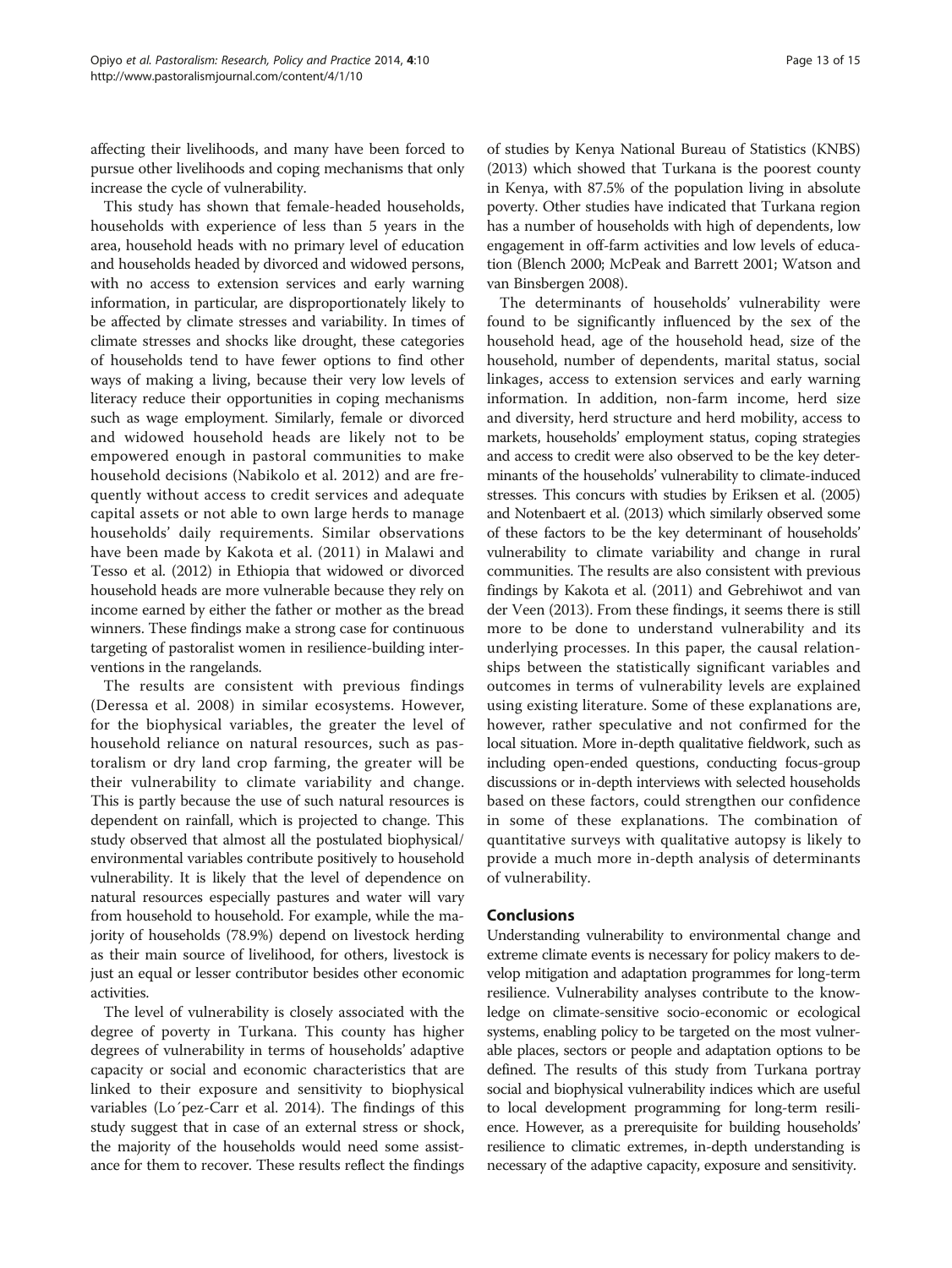<span id="page-13-0"></span>This study focused on the micro-level to assess the variability of vulnerability across different households. Categorization of vulnerability levels was used to help identify households that are not vulnerable currently but have a high probability of becoming vulnerable in the future. In the future, studies assessing household-level vulnerability to climate-induced stresses should explore the use of panel data as well as cross-sectional data to portray longitudinal and cross-sectional characteristics of households. Similarly, future resilience interventions should target individual households within a community because major decisions about adaptation to climateinduced stresses and livelihood processes are taken at the micro-level.

We conclude that because of various social, economic and biophysical determinants observed to influence households' vulnerability to climate-induced stresses, policies with emphasis on women's empowerment, promoting education, supporting extension services and enhancing diversifications of income sources and access to credit, supporting herd mobility and diversity, creating employments, and increasing access to markets and early warning information are likely to improve resilience of pastoral households. Although the results of this study are specific to Turkana County in Kenya, the approach and findings could be applicable to other arid and semi-arid areas in the region.

### Endnotes

<sup>a</sup>A TLU is the 250-kg live weight of any domestic herbivore (sheep or goat =  $0.1$  TLU; donkey =  $0.4$  TLU; cattle =  $0.7$ TLU; camel = 1.0 TLU).

#### Competing interests

The authors declare that they have no competing interests.

#### Authors' contributions

FEOO collected the data and drafted the manuscript. OVW and MN guided the design of the research study and provided technical reviews of the paper. All authors read and approved the final manuscript.

#### Authors' information

FEOO is a PhD research student in the Department of Land Resource Management and Agricultural Technology (LARMAT), University of Nairobi, Kenya and a project officer of the United Nations Development Programme (UNDP), Dryland Development Centre United Nations Office in Nairobi, Kenya. OVW is a lecturer at LARMAT, University of Nairobi and a post-doctoral research fellow at the German Institute for Tropical and Sub-tropical Agriculture (DITSL), Germany, while MMN is a senior lecturer at LARMAT, University of Nairobi.

#### Acknowledgements

The work has been supported by small grants from the African Climate Change Fellowship Program, Global Change for System Analysis, Research & Training (ACCFP/START), and additional support from the Red Cross/Red Crescent Climate Centre/START and United Nations International Strategy for Disaster Reduction (UNISDR) under Climate and Development Knowledge Network small grant. The authors also thank Boniface Makone of the Welcome Trust for the statistical guidance during the preparation of this paper.

#### Author details

<sup>1</sup>Department of Land Resources Management and Agricultural Technology University of Nairobi, P.O. Box 29053, Kabete, Nairobi 00625, Kenya. <sup>2</sup>Dryland Development Centre, United Nations Development Programme (UNDP), United Nations Office in Nairobi, P.O. Box 30552, Nairobi, Gigiri 00100, Kenya. <sup>3</sup>German Institute for Tropical and Subtropical Agriculture (DITSL), Steinstraße 19, Witzenhausen 37213, Germany.

#### Received: 15 April 2014 Accepted: 18 June 2014

#### References

- Adger, WN, and PM Kelly. 1999. Social vulnerability to climate change and the architecture of entitlements. Mitigation and Adaptation Strategies for Global Change 4:253–266.
- Adger, WN. 1999. Social vulnerability to climate change and extremes in coastal Vietnam. World Development 27:249–269.
- Adger, WN. 2006. Vulnerability. Global Environmental Change 16(3):68–281.
- Blench, R. 2000. Extensive pastoral livestock systems: Issues and options for the future. GCP/JPN/005/ JPN. Rome, Italy: FAO (Food and Agriculture Organization of the United Nations).
- Brooks, N, WN Adger, and PM Kelly. 2005. The determinants of vulnerability and adaptive capacity at the national level and the implications for adaptation. Global Environmental Change 15(2):151–163.
- Callaway, JM. 2004. Adaptation benefits and costs:how important are they in the global policy picture and how can we estimate them? Global Environmental Change 14:273–284.
- Carpenter, S, B Walker, JM Anderies, and N Abel. 2001. From metaphor to measurement: resilience of what to what? Ecosystems 4(8):765–781.
- Deressa, T, RM Hassan, and C Ringler. 2008. Measuring Ethiopian farmers' vulnerability to climate change across regional states, IFPRI discussion paper no. 806.
- Eriksen, S, and K O'Brien. 2007. Vulnerability, poverty and the need for sustainable adaptation measures. Climate Policy 7:337–352.
- Eriksen, S, K Brown, and K Mick. 2005. The dynamics of vulnerability:locating coping strategies in Kenya and Tanzania. Geographical Journal 171:287–305.
- Fraser, EDG, AJ Dougill, K Hubacek, CH Quinn, J Sendzimir, and M Termansen. 2011. Assessing vulnerability to climate change in dryland livelihood systems: Conceptual challenges and interdisciplinary solutions. Ecology and Society 16(3):14.
- Füssel, H. 2007. Vulnerability:a generally applicable conceptual framework for CC research. Global Environmental Change 17:155–167.
- Gallopın, GC. 2006. Linkages between vulnerability, resilience, and adaptive capacity. Global Environmental Change 16:293–303.
- Gebrehiwot, T, and A van der Veen. 2013. Climate change vulnerability in Ethiopia:disaggregation of Tigray Region. Journal of Eastern African Studies 7 (4):607–629.
- Greene, WH. 1997. Econometric analysis. New Jersey:Prentice Hall.
- Hendrickson, D, J Armon, and R Mearns. 1998. The changing nature of conflict and famine vulnerability: the case of livestock raiding in Turkana District, Kenya. Disasters 22:185–199.
- Herrero, M, C Ringler, J van de Steeg, P Thornton, T Zhu, E Bryan, A Omolo, J Koo, and A Notenbaert. 2010. Climate variability and climate change and their impacts on Kenya's agriculture sector. Nairobi, Kenya: International Livestock Research Institute (ILRI).
- Hewitt, K. 1995. Excluded perspectives in the social construction of disaster. International Journal of Mass Emergencies and Disasters 13:317–319.
- Hinkel, J. 2011. Indicators of vulnerability and adaptive capacity: towards a clarification of the science–policy interface. Global Environmental Change 21:198–208.
- Household Economy Approach (HEA). 2012. Livelihood profiles:Six livelihood zones in Turkana County, Kenya. June 2012 report prepared for Oxfam and Save the Children UK.
- Intergovernmental Panel on Climate Change IPCC. 2001. Climate change 2001: Impacts, adaptations and vulnerability. Report of working group II. Synthesis report. Cambridge: Cambridge University Press.
- Intergovernmental Panel on Climate Change IPCC. 2012. Managing the risks of extreme events and disasters to advance climate change adaptation. A special report of Working Groups I and II of the Intergovernmental Panel on Climate Change. Cambridge, UK: Cambridge University Press.